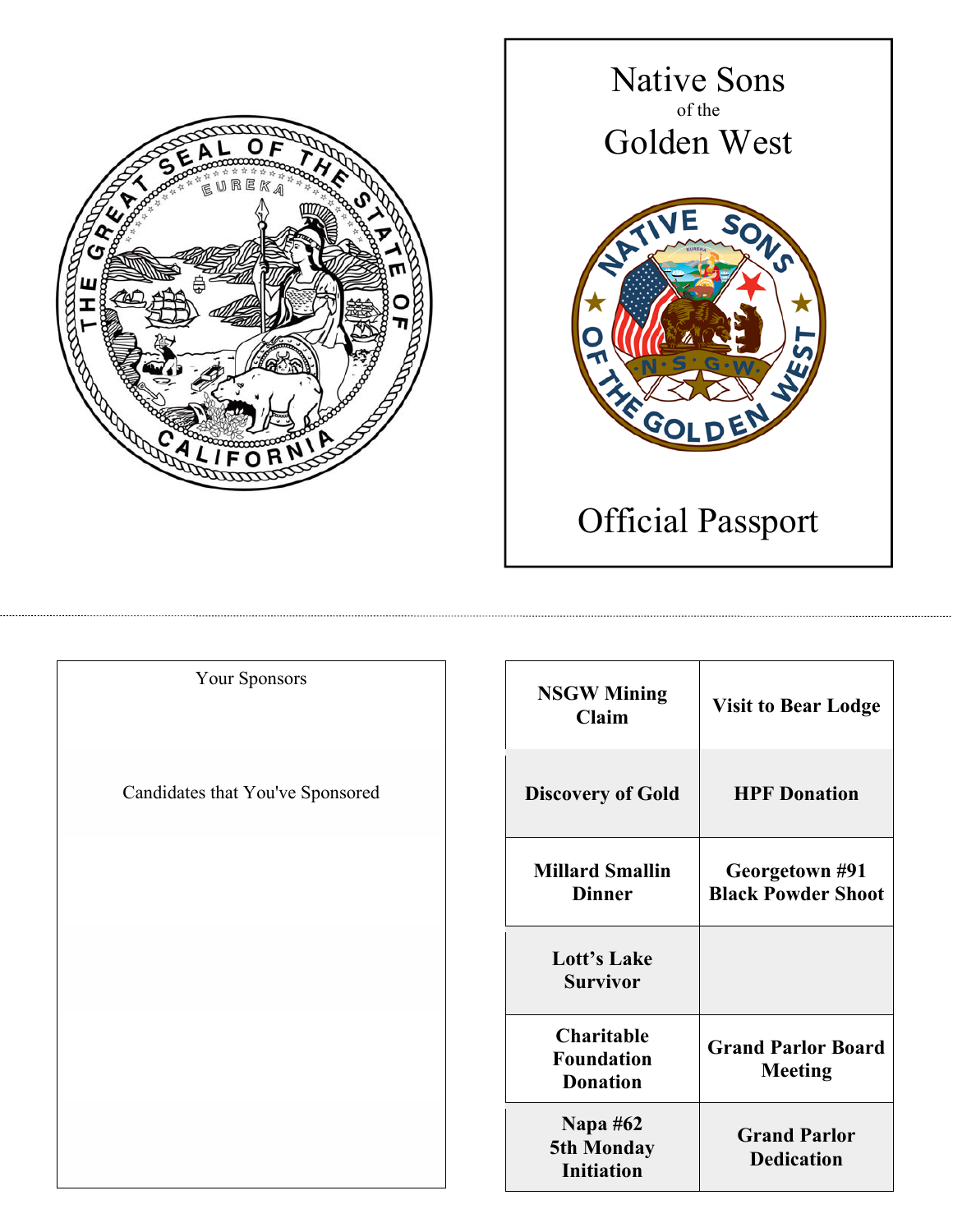History shows that at one time the Native Sons were rarely missed at historical, or commemorative events. Our brothers before us mobilized in great numbers across our state to show their patriotic support of their country and State, in short, their home. This passport has been supplied to you not only as a reminder of your Native Son journey but also as proof to your brothers that you are a committed Native Son and a true California patriot. Along your journey you may become eligible for unique benefits. Present this document to the Grand President or the Grand Office and you may be presented with a token of appreciation from the Native Sons. However, don't let this be your only motivation, always remember; through fellowship we are reminded of the true benefits of the Native Sons. It's fellowship that reminds us that we share common goals, hopes, passions, and a mutual respect for the virtues of Friendship, Loyalty and Charity.

| Parlor Meetings       |                                  |
|-----------------------|----------------------------------|
| Amador #17            | Byron $#170$                     |
| Argonaut #8           | Calistoga #86                    |
| <b>Arrowhead #110</b> | Cambria #152                     |
| Auburn #59            | Chispa #139                      |
| Benicia #89           | Col. Nelson M.<br>Holderman #316 |
| John Bidwell #21      | Columbia #258                    |

| NSGW Project, Event,    | NSGW Project, Event,    |
|-------------------------|-------------------------|
| Initiation, Dedication, | Initiation, Dedication, |
| Etc.                    | Etc.                    |
| NSGW Project, Event,    | NSGW Project, Event,    |
| Initiation, Dedication, | Initiation, Dedication, |
| Etc.                    | Etc.                    |
| NSGW Project, Event,    | NSGW Project, Event,    |
| Initiation, Dedication, | Initiation, Dedication, |
| Etc.                    | Etc.                    |
| NSGW Project, Event,    | NSGW Project, Event,    |
| Initiation, Dedication, | Initiation, Dedication, |
| Etc.                    | Etc.                    |
| NSGW Project, Event,    | NSGW Project, Event,    |
| Initiation, Dedication, | Initiation, Dedication, |
| Etc.                    | Etc.                    |
| NSGW Project, Event,    | NSGW Project, Event,    |
| Initiation, Dedication, | Initiation, Dedication, |
| Etc.                    | Etc.                    |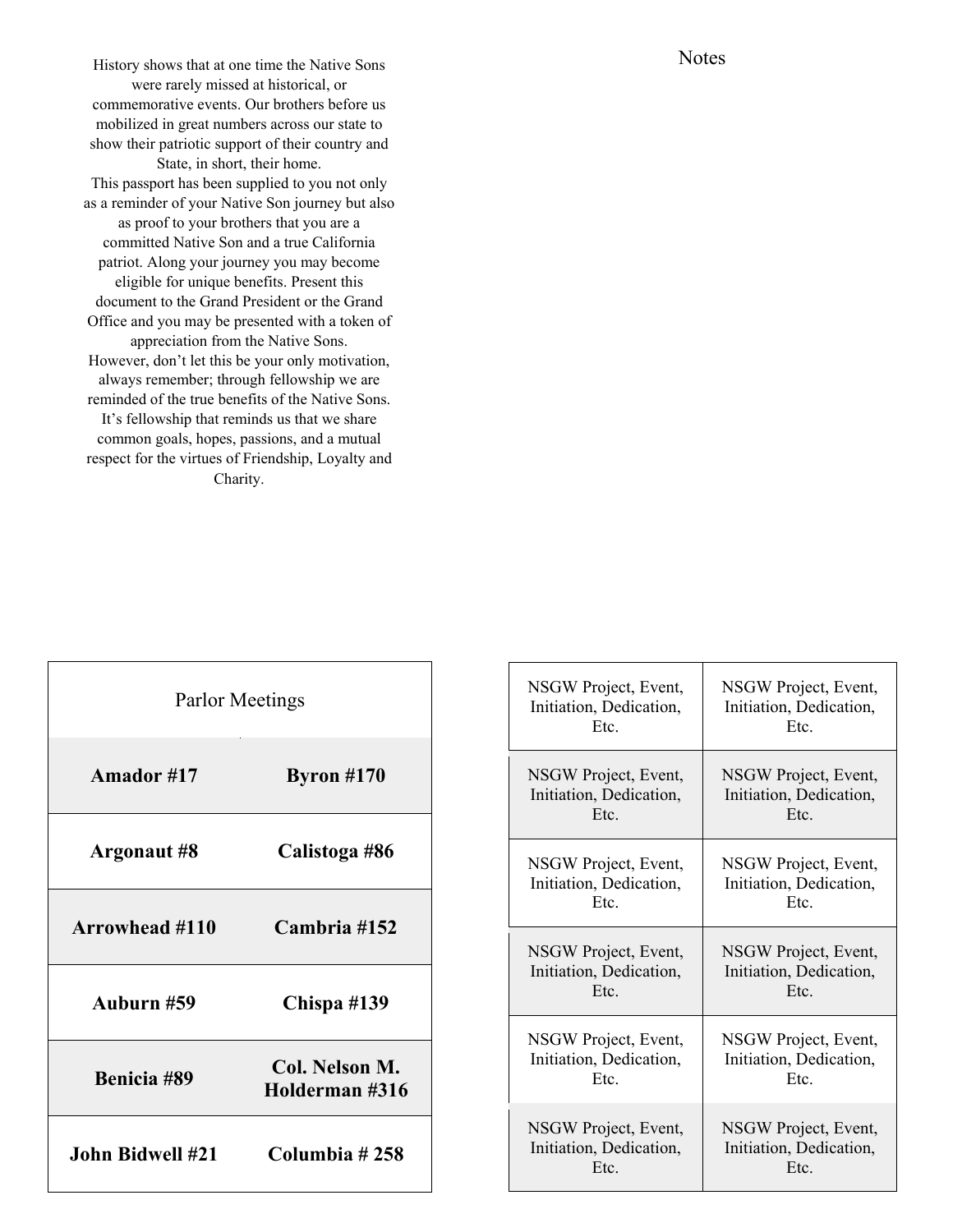| Notes |
|-------|
|       |
|       |
|       |
|       |
|       |
|       |
|       |
|       |
|       |
|       |
|       |

- Attendance at any Native Son Event should be documented in this passport!
- Present this passport to any corresponding parlor officer, DDGP, SDDGP, Grand Officer, or NSGW event representative to be stamped or initialed.
- Receiving stamps or initials may make you eligible for certain prizes associated with the NSGW passport.
- Bronze level. Acquire 5 stamps to receive a neck lanyard with a passport protector or other prize.
- Silver level. Acquire 15 stamps and become eligible for a Grand President's belt buckle.
- Gold level. Acquire 31 stamps to become eligible for a very rare NSGW Passport Challenge Coin.
- Continue acquiring more than 31 stamps to see what may lie in store for you.

| NSGW Project, Event,<br>Initiation, Dedication,<br>Etc. | NSGW Project, Event,<br>Initiation, Dedication,<br>Etc. | De Anza #312             | <b>Excelsior #31</b>           |
|---------------------------------------------------------|---------------------------------------------------------|--------------------------|--------------------------------|
| NSGW Project, Event,<br>Initiation, Dedication,<br>Etc. | NSGW Project, Event,<br>Initiation, Dedication,<br>Etc. | Dolores-California<br>#1 | Fairfax #307                   |
| NSGW Project, Event,<br>Initiation, Dedication,<br>Etc. | NSGW Project, Event,<br>Initiation, Dedication,<br>Etc. | Downieville #92          | Ferndale #93                   |
| NSGW Project, Event,<br>Initiation, Dedication,<br>Etc. | NSGW Project, Event,<br>Initiation, Dedication,<br>Etc. | <b>Eden #113</b>         | <b>John C. Fremont</b><br>#293 |
| NSGW Project, Event,<br>Initiation, Dedication,<br>Etc. | NSGW Project, Event,<br>Initiation, Dedication,<br>Etc. | Elk Grove #41            | Gabilan $\#4132$               |
| NSGW Project, Event,<br>Initiation, Dedication,<br>Etc. | NSGW Project, Event,<br>Initiation, Dedication,<br>Etc. | <b>Estudillo #223</b>    | Georgetown #91                 |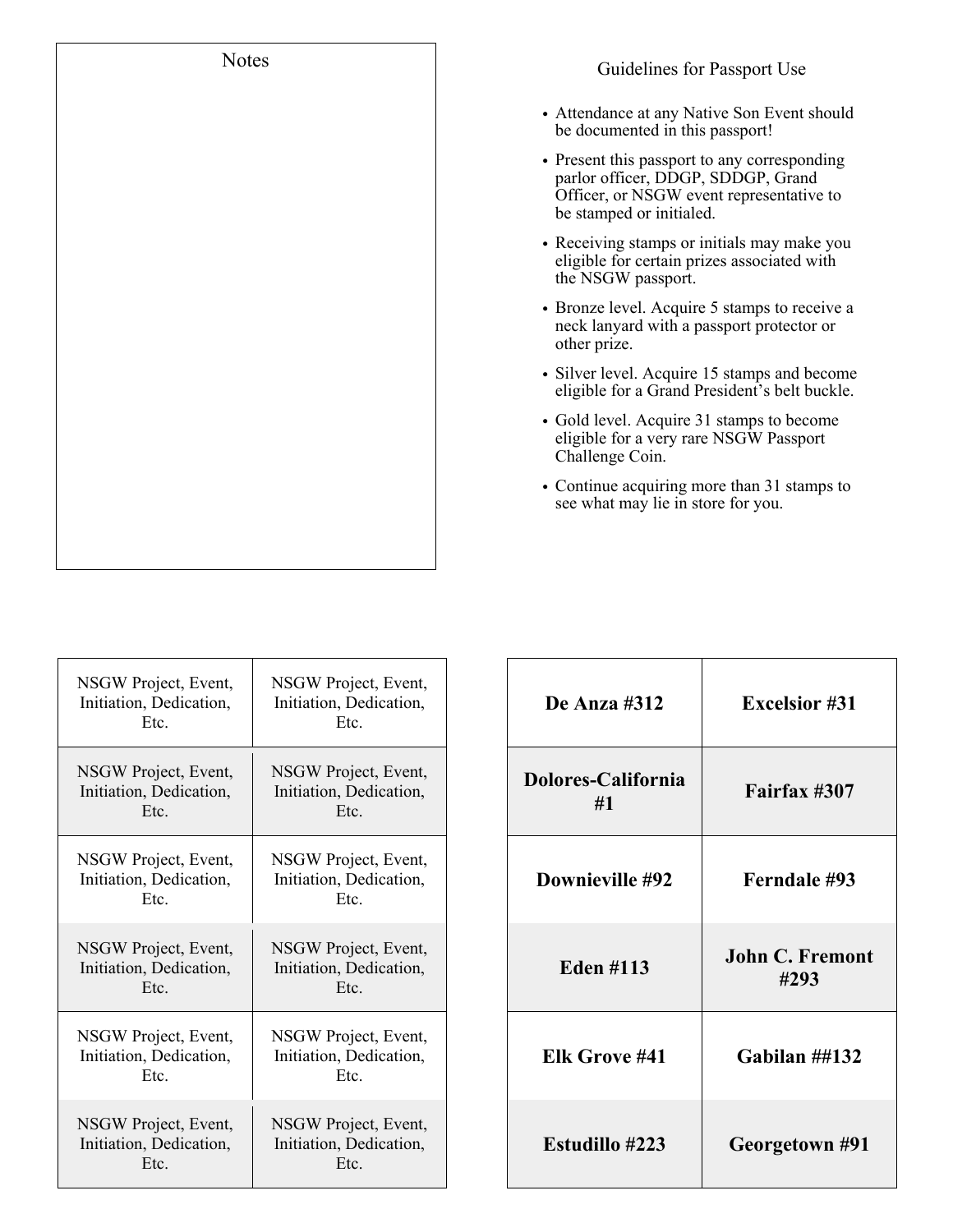| <b>Grand Parlor</b>                    | De Anza Trek                       |
|----------------------------------------|------------------------------------|
| <b>Admission Day</b>                   | 49'er Days                         |
| <b>Southern California</b><br>Weekend  | <b>Discovery of Gold</b>           |
| <b>Sonoma Flag Day</b>                 | Weekend in the<br><b>Redwoods</b>  |
| <b>Napa New Years</b>                  | <b>NSGW Museum</b><br><b>Visit</b> |
| <b>January Board</b><br><b>Meeting</b> | <b>Sloat's Landing</b>             |

| Glen Ellen #102        | <b>Ione #33</b>    | NSGW Project, Event,<br>Initiation, Dedication,<br>Etc. | NSGW Project, Event,<br>Initiation, Dedication,<br>Etc. |
|------------------------|--------------------|---------------------------------------------------------|---------------------------------------------------------|
| <b>Golden Gate #29</b> | Konocti #159       | NSGW Project, Event,<br>Initiation, Dedication,<br>Etc. | NSGW Project, Event,<br>Initiation, Dedication,<br>Etc. |
| Guadalupe #231         | Los Positas #96    | NSGW Project, Event,<br>Initiation, Dedication,<br>Etc. | NSGW Project, Event,<br>Initiation, Dedication,<br>Etc. |
| Halcyon-Alameda<br>#47 | Lodi #18           | NSGW Project, Event,<br>Initiation, Dedication,<br>Etc. | NSGW Project, Event,<br>Initiation, Dedication,<br>Etc. |
| Humboldt #14           | Los Banos #206     | NSGW Project, Event,<br>Initiation, Dedication,<br>Etc. | NSGW Project, Event,<br>Initiation, Dedication,<br>Etc. |
| Hydraulic #56          | <b>Modesto</b> #11 | NSGW Project, Event,<br>Initiation, Dedication,<br>Etc. | NSGW Project, Event,<br>Initiation, Dedication,<br>Etc. |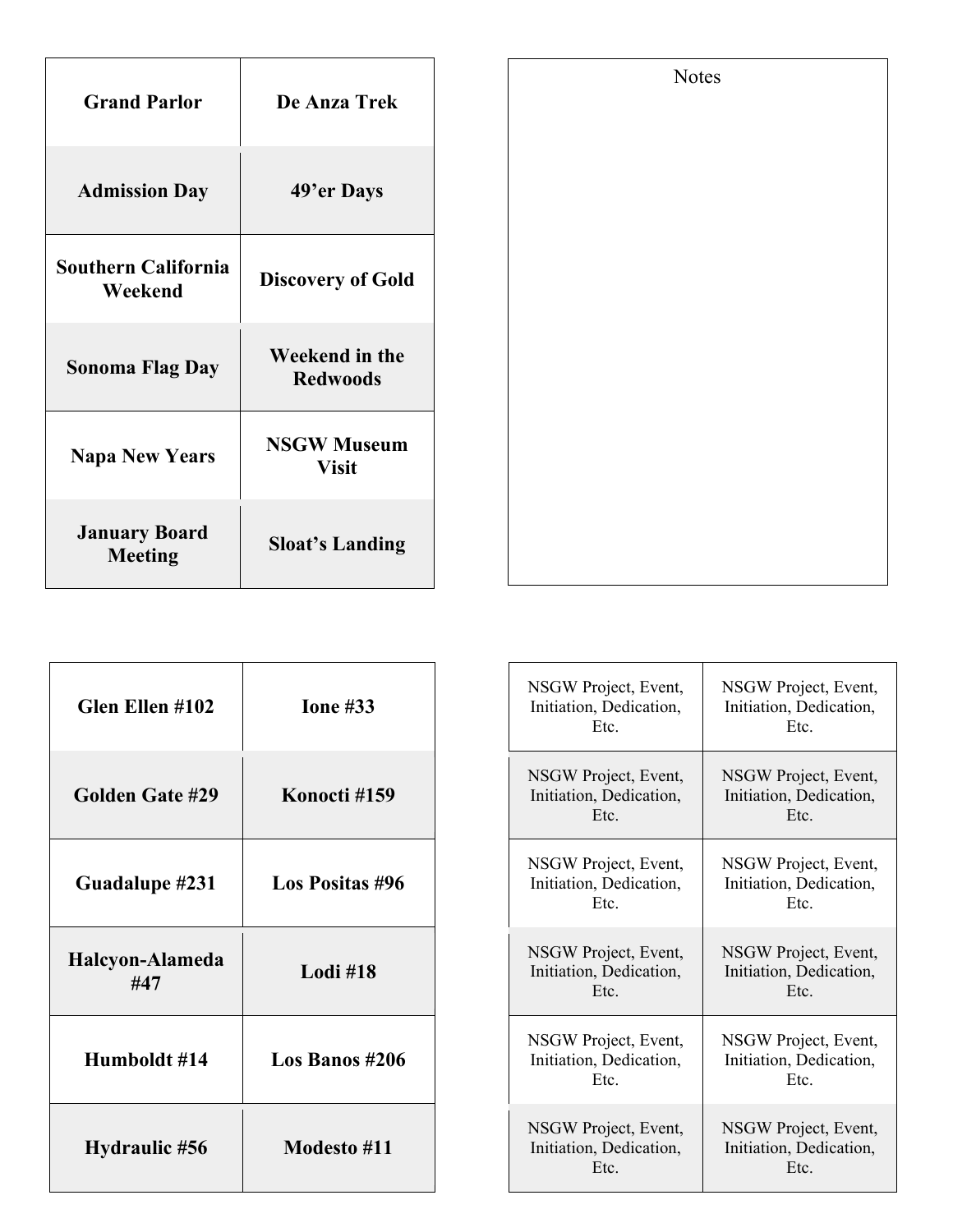| <b>HPF</b> Donation                     | <b>Charitable</b><br><b>Foundation</b><br><b>Donation</b> |
|-----------------------------------------|-----------------------------------------------------------|
| <b>NSGW Calendar</b><br><b>Purchase</b> | <b>First Place in</b><br><b>NSGW Athletic</b><br>Event    |
| <b>NSGW Calendar</b>                    | <b>NSGW</b>                                               |
| <b>Purchase</b>                         | <b>Parade Event</b>                                       |
| <b>NSGW</b>                             | <b>NSGW</b>                                               |
| <b>Parade Event</b>                     | <b>Parade Event</b>                                       |
| <b>NSGW</b>                             | <b>NSGW</b>                                               |
| <b>Parade Event</b>                     | <b>Parade Event</b>                                       |
| <b>NSGW</b>                             | <b>NSGW</b>                                               |
| <b>Parade Event</b>                     | <b>Parade Event</b>                                       |

| <b>Watsonville #65</b> | NSGW Project, Event,<br>Initiation, Dedication, Etc. |
|------------------------|------------------------------------------------------|
| Woodland #30           | NSGW Project, Event,<br>Initiation, Dedication, Etc. |
| Parlor $#$             | NSGW Project, Event,<br>Initiation, Dedication, Etc. |
| Parlor#                | NSGW Project, Event,<br>Initiation, Dedication, Etc. |
| Parlor#                | NSGW Project, Event,<br>Initiation, Dedication, Etc. |
| Parlor $#$             | NSGW Project, Event,<br>Initiation, Dedication, Etc. |

| Monterey #75         | <b>Observatory #177</b> |
|----------------------|-------------------------|
| Mt. Bally #87        | Pebble Beach #230       |
| Mt. Tamalpais #64    | Piedmont #120           |
| <b>Napa #62</b>      | <b>Placerville #9</b>   |
| <b>National #118</b> | Presidio #194           |
| <b>Nicasio</b> #183  | Quartz #58              |